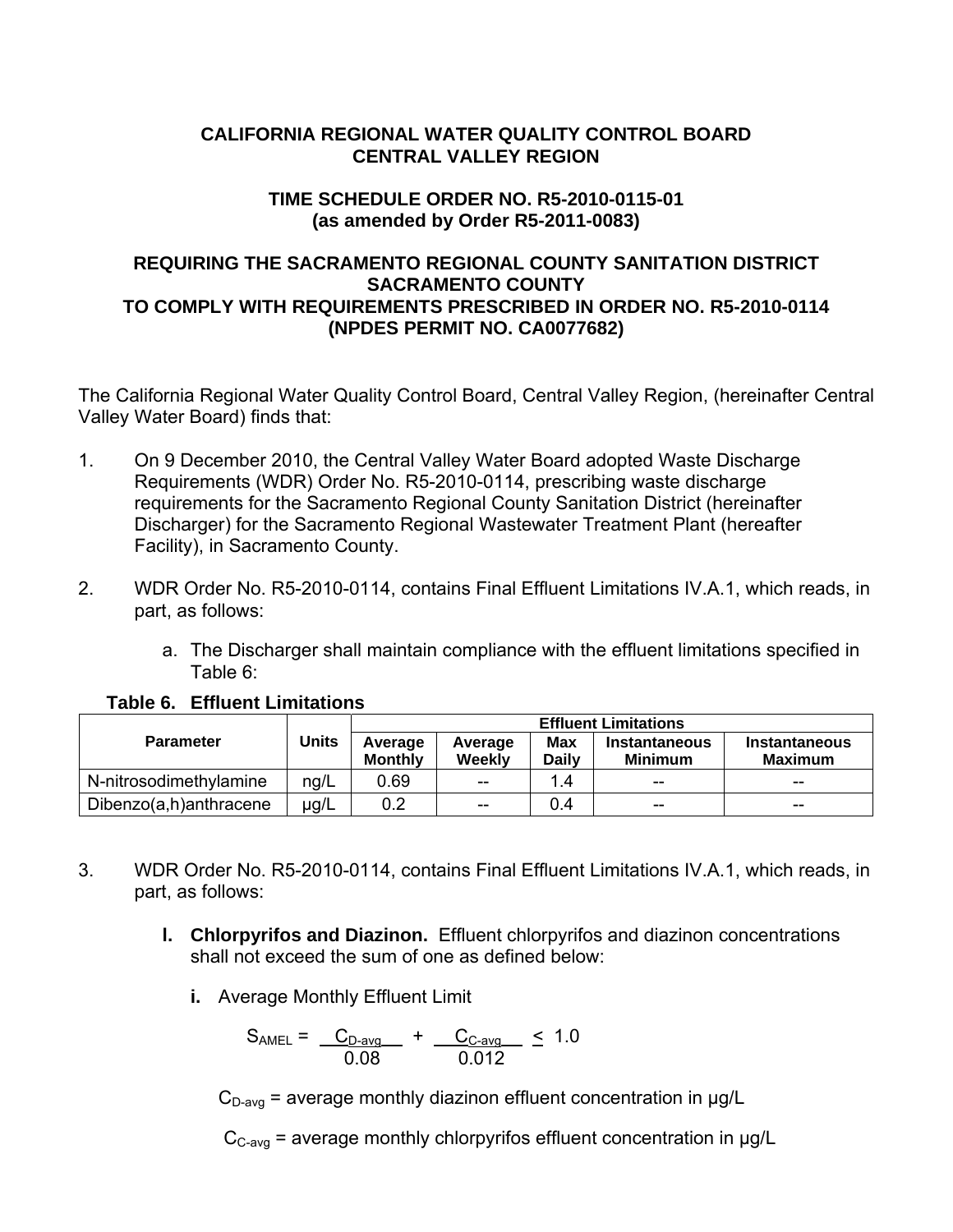**ii.** Maximum Daily Effluent Limit

$$
S_{\text{MDEL}} = \frac{C_{\text{D-max}}}{0.16} + \frac{C_{\text{C-max}}}{0.025} \leq 1.0
$$

 $C_{D\text{-max}}$  = maximum daily diazinon effluent concentration in  $\mu q/L$ 

 $C_{C\text{-max}}$  = maximum daily chlorpyrifos effluent concentration in  $\mu q/L$ 

- 4. The effluent limitations at Discharge Point No. 001 specified in Order No. R5-2010-0114 for N-nitrosodimethylamine and dibenzo(a,h)anthracene are based on implementation of the California Toxics Rule (CTR). The effluent limitations for chlorpyrifos and diazinon are based on water quality objectives contained in the Basin Plan. The effluent limitations for N-nitrosodimethylamine, dibenzo(a,h)anthracene, chlorpyrifos and diazinon are new limitations, which were not prescribed in previous WDR Order No. 5-00-188, adopted by the Central Valley Water Board on 4 August 2000.
- *5.* California Water Code (CWC) section 13300 states: *"Whenever a regional board finds that a discharge of waste is taking place or threatening to take place that violates or will violate requirements prescribed by the regional board, or the state board, or that the*  waste collection, treatment, or disposal facilities of a discharger are approaching *capacity, the board may require the discharger to submit for approval of the board, with such modifications as it may deem necessary, a detailed time schedule of specific actions the discharger shall take in order to correct or prevent a violation of requirements."*
- 6. The Discharger requests time to conduct further testing to determine whether the detection of dibenzo(a,h)anthracene in the effluent is the result of a one time detection or if dibenzo(a,h)anthracene is a constituent that requires source control. If further testing indicates dibenzo(a,h)anthracene is a consistent constituent of concern, the Discharger requests time to conduct source investigations and evaluate potential source controls that would achieve compliance with the final limits.
- 7. The Discharger requests time to conduct further testing to determine whether assimilative capacity exists in the ambient water for N-nitrosodimethylamine. The detection level of N-nitrosodimethylamine is substantially greater than the water quality objective. All the ambient water samples were non-detect, thus, with the detection level greater than the water quality objective, no assimilative capacity is available as required in the *Policy for Implementation of Toxics Standards for Inland Surface Waters, Enclosed Bays, and Estuaries of California* (State Implementation Policy or SIP). However, even with assimilative capacity, the Discharger may not be able to meet the final effluent limits. Thus, the Discharger must either reduce N-nitrosodimethylamine by source control or change operations or change treatment process for disinfection by chlorine to another disinfection method. The Discharger requests time to conduct source investigations and evaluate potential source controls that would achieve compliance with the final limits.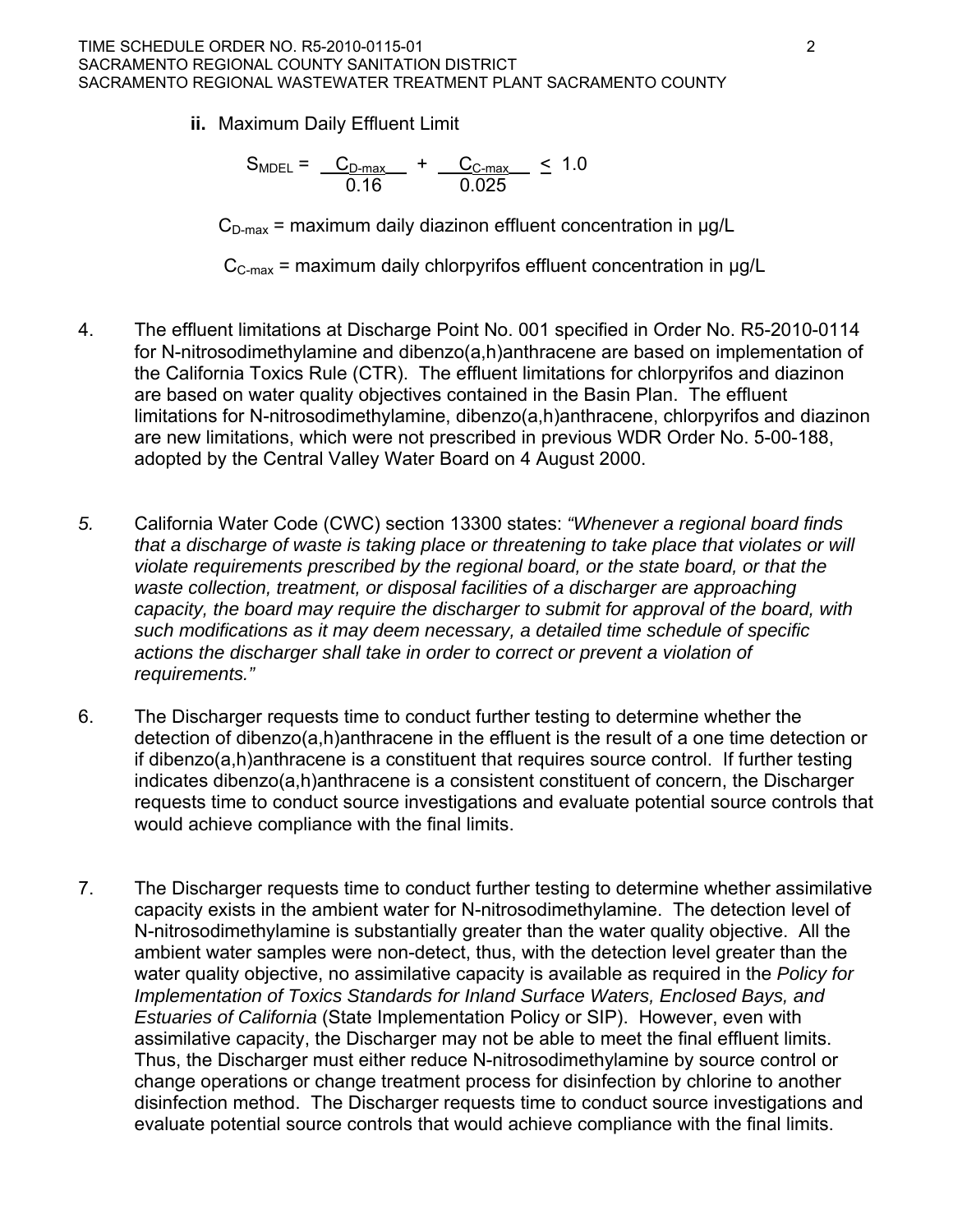#### TIME SCHEDULE ORDER NO. R5-2010-0115-01 3 SACRAMENTO REGIONAL COUNTY SANITATION DISTRICT SACRAMENTO REGIONAL WASTEWATER TREATMENT PLANT SACRAMENTO COUNTY

- 8. In accordance with CWC section 13385(j)(3), the Central Valley Water Board finds that, based upon results of effluent monitoring, the Discharger is not able to consistently comply with the new water quality-based effluent limitation for N-nitrosodimethylamine, dibenzo(a,h)anthracene, chlorpyrifos and diazinon. These limitations are new requirements that become applicable to WDR Order No. R5-2010-0114 after the effective date of adoption of the waste discharge requirement for which new or modified control measures are necessary in order to comply with the limitations, and the new or modified control measures cannot be designed, installed, and put into operation within 30 calendar days.
- 9. Immediate compliance with the new effluent limitations for N-nitrosodimethylamine, dibenzo(a,h)anthracene, chlorpyrifos and diazinon is not possible or practicable. The Clean Water Act and the California Water Code authorize time schedules for achieving compliance.

### **Mandatory Minimum Penalties**

- 10. CWC section 13385(h) and (i) require the Central Valley Water Board to impose mandatory minimum penalties upon dischargers that violate certain effluent limitations. CWC section 13385(j) exempts certain violations from the mandatory minimum penalties. CWC section 13385(j)(3) exempts the discharge from mandatory minimum penalties "*where the waste discharge is in compliance with either a cease and desist order issued pursuant to Section 13301 or a time schedule order issued pursuant to Section 13300, if all the [specified] requirements are met… For the purposes of this subdivision, the time schedule may not exceed five years in length…*"
- 11. By statute, in accordance with CWC section 13385(j)(3)(C), a Time Schedule Order may provide protection from MMPs for no more than five years. Compliance with this Order only exempts the Discharger from mandatory penalties for violations of the final effluent limitations for N-nitrosodimethylamine, dibenzo(a,h)anthracene, chlorpyrifos and diazinon in accordance with CWC section 13385(j)(3). Protection from MMPs for the final effluent limitations for N-nitrosodimethylamine, dibenzo(a,h)anthracene, chlorpyrifos and diazinon begins immediately, and may not extend beyond 1 December 2015.
- 12. CWC section 13385(j)(3) requires the Discharger to submit and implement its pollution prevention plans for N-nitrosodimethylamine, dibenzo(a,h)anthracene, chlorpyrifos and diazinon pursuant to section 13263.3 of the California Water Code.
- 13. Since the time schedule for completion of action necessary to bring the waste discharge into compliance exceeds 1 year, this Order includes an interim requirement and date for achievement. The time schedule does not exceed five years.

The compliance time schedule in this Order includes interim maximum daily effluent limitations for N-nitrosodimethylamine and dibenzo(a,h)anthracene, and a combined interim average monthly effluent limitation for chlorpyrifos and diazinon. The data set are based on data collected between 12 June 2005 and 10 October 2009. All the data collected for N-nitrosodimethylamine, dibenzo(a,h)anthracene, and chlorpyrifos had less than 20 percent detection, while all data for diazinon was below detection levels. When at least 80% of the data points are reported as non detected values, interim limitations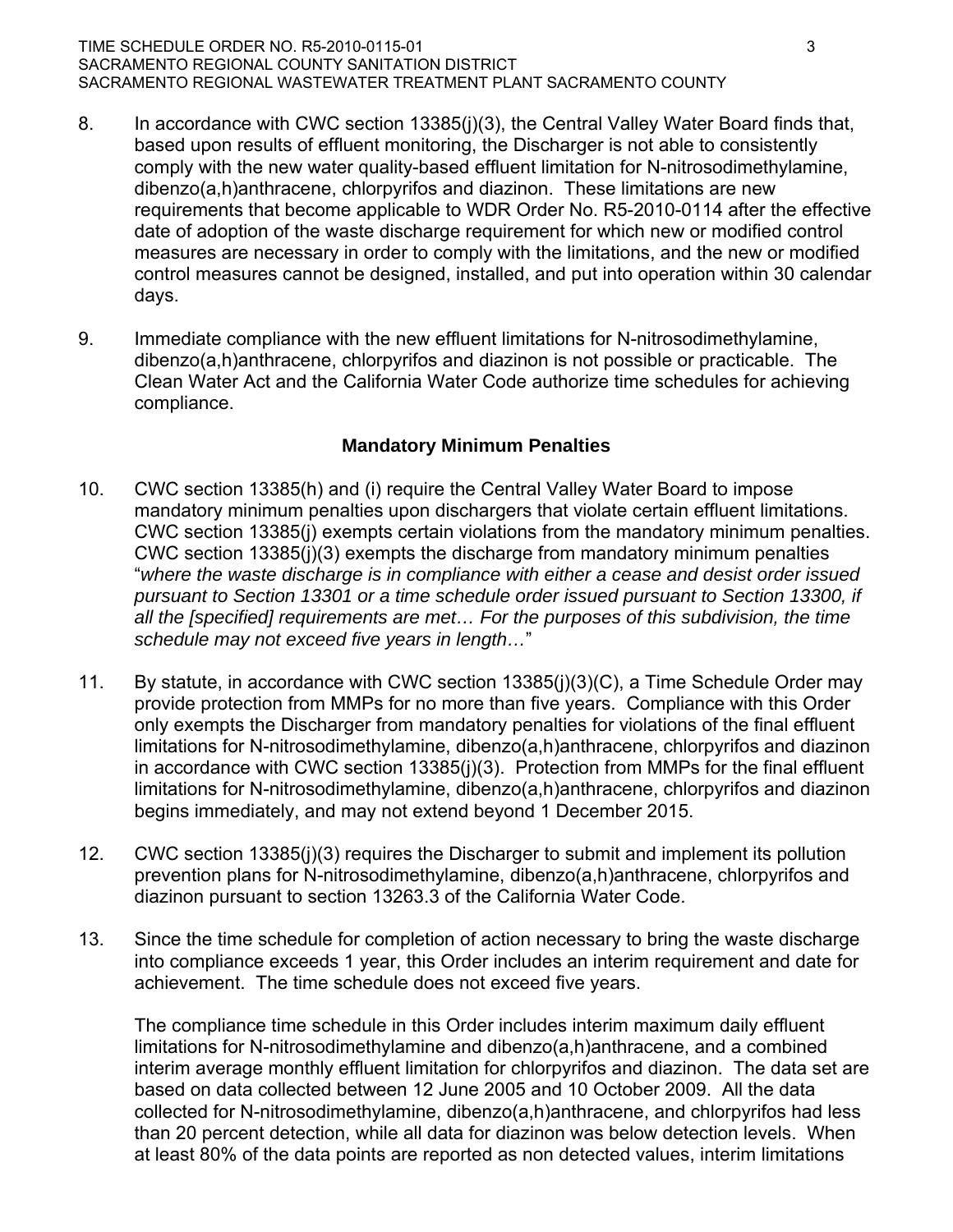are based on 3.11 times the maximum observed effluent concentration (MEC) to obtain the daily maximum interim limitation. The following table summarizes the calculations of the daily maximum interim effluent limitation for these constituents:

| <b>Parameter</b>       | <b>Units</b> | <b>MEC</b> | <b>Mean</b><br>(x) | Std.<br>Dev.<br>(sd) | <b>Formula</b><br><b>Used</b> | Interim<br>Limitation<br><b>Maximum Daily</b> |
|------------------------|--------------|------------|--------------------|----------------------|-------------------------------|-----------------------------------------------|
| N-nitrosodimethylamine | µg/L         | 0.082      | $-$                | $- -$                | 3.11*MEC                      | 0.26                                          |
| Dibenzo(a,h)anthracene | µg/L         | 0.51       | $-$                | $- -$                | 3.11*MEC                      | 1.6                                           |
| Chlorpyrifos           | µg/L         | 0.039      | $-$                | $-$                  | 3.11*MEC                      | $0.12^{1}$                                    |

Value used in combined interim average monthly effluent limit for chlorpyrifos and diazinon.

14. The Central Valley Water Board finds that the Discharger can maintain compliance with the interim limitations included in this Order. Interim limitations are established when compliance with the final effluent limitations cannot be achieved by the existing discharge. Discharge of constituents in concentrations in excess of the final effluent limitations, but in compliance with the interim effluent limitations, can significantly degrade water quality and adversely affect the beneficial uses of the receiving stream on a long-term basis. The interim limitations, however, establish an enforceable ceiling concentration until compliance with the effluent limitation can be achieved. The Central Valley Water Board finds that the time schedule contained herein is as short as possible, taking into account the technological, operational, and economic factors that affect the design, development, and implementation of control measures that are necessary to comply with the final effluent limitations.

# **Other Regulatory Requirements**

- 15. On 9 December 2010, in Rancho Cordova, California, after due notice to the Discharger and all other affected persons, the Central Valley Water Board conducted a public hearing at which evidence was received to consider a Time Schedule Order under CWC section 13300 to establish a time schedule to achieve compliance with waste discharge requirements.
- 16. Issuance of this Order is exempt from the provisions of the California Environmental Quality Act (Public Resources Code section 21000, et seq.), in accordance with CWC section 15321 (a)(2), Title 14, of the California Code of Regulations.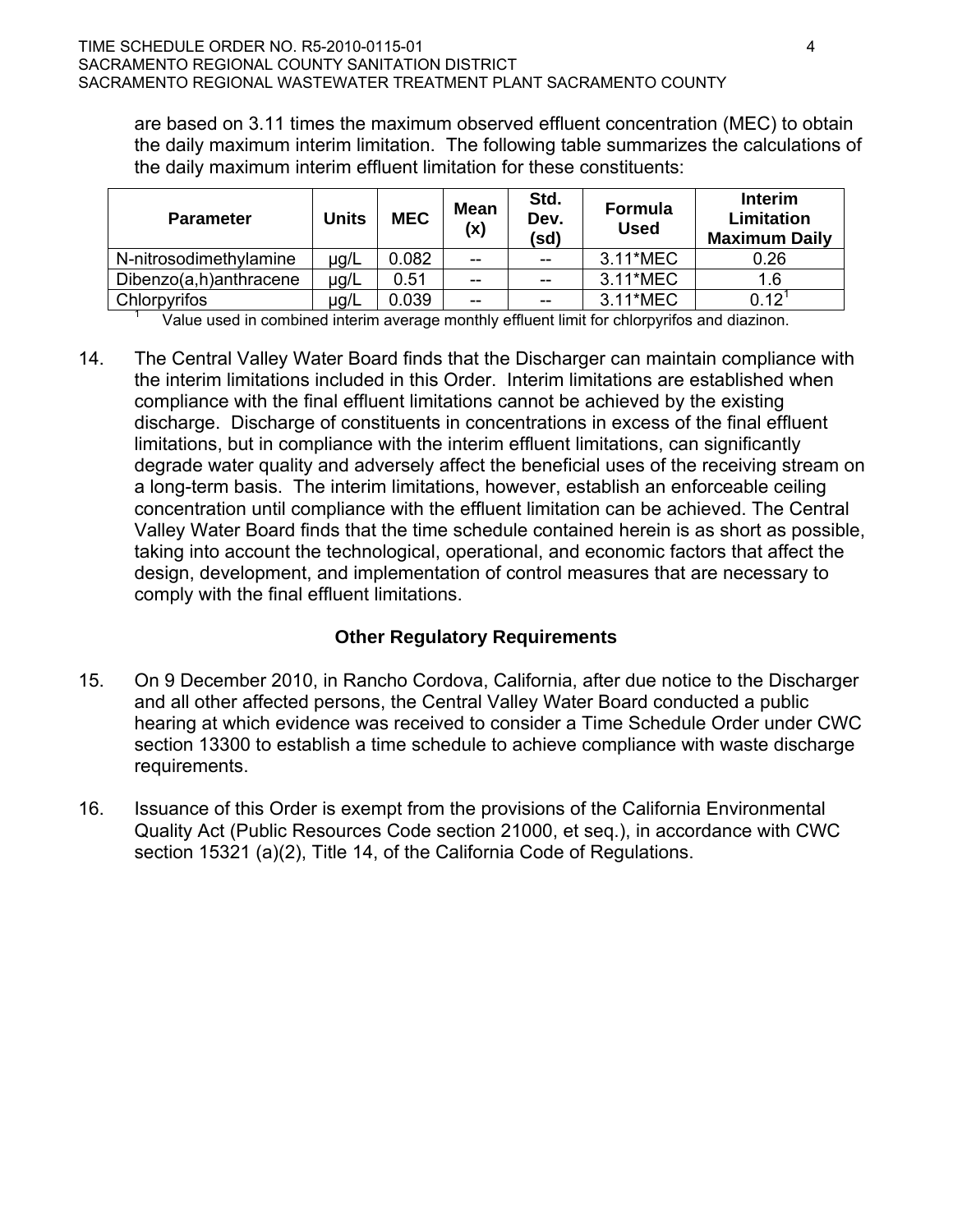# **IT IS HEREBY ORDERED THAT:**

1. The Discharger shall comply with the following time schedule to ensure compliance with the final effluent limitations for N-nitrosodimethylamine, dibenzo(a,h)anthracene, chlorpyrifos and diazinon contained in WDR Order No. R5-2010-0114 as described in the above Findings:

| Task<br>Submit Method of Compliance Workplan/Schedule.                                                                         | Date Due<br>Within 6 months of<br>adoption of this Order                      |
|--------------------------------------------------------------------------------------------------------------------------------|-------------------------------------------------------------------------------|
| Submit and implement an updated, or new as appropriate,<br>Pollution Prevention Plan (PPP) pursuant to CWC section<br>13263.3. | Within 6 months of<br>adoption of this Order                                  |
| Annual Progress Reports <sup>1</sup>                                                                                           | 1 December, annually, after<br>approval of workplan until<br>final compliance |
| Full compliance with the final effluent limitations for N-<br>nitrosodimethylamine and dibenzo(a,h)anthracene.                 | 1 December 2015                                                               |
| Full compliance with the final effluent limitations for chlorpyrifos<br>and diazinon.                                          | 1 December 2015                                                               |

- 1 The progress reports shall detail what steps have been implemented towards achieving compliance with waste discharge requirements, including studies, construction progress, evaluation of measures implemented, and recommendations for additional measures as necessary to achieve full compliance by the final date.
- 2. The following interim effluent limitations shall be effective immediately and until the date specified in the table for applicable parameter, or when the Discharger is able to come into compliance, whichever is sooner.

| <b>Effective</b><br><b>Immediately</b><br>and Until: | <b>Parameter</b>                   | <b>Maximum Daily</b><br><b>Effluent Limitation</b><br>$(\mu g/L)$ |
|------------------------------------------------------|------------------------------------|-------------------------------------------------------------------|
| 1 December 2015                                      | N-nitrosodimethylamine (µg/L)      | 0.26                                                              |
| 1 December 2015                                      | Dibenzo(a,h)anthracene $(\mu g/L)$ | 1.6                                                               |

3. The following interim effluent limitations for chlorpyrifos and diazinon shall be effective immediately and until 1 December 2015, or when the Discharger is able to come into compliance, whichever is sooner.

> The Average Monthly Effluent Limitation for Chlorpyrifos and Diazinon  $(S_{AMEL})$ is defined below:

$$
S_{\text{AMEL}} = \frac{C_{\text{D-avg}}}{0.08} + \frac{C_{\text{C-avg}}}{0.12} \leq 1.0
$$

 $C_{D\text{-avg}}$  = average monthly diazinon effluent concentration in  $\mu$ g/L  $C_{C\text{-avg}}$  = average monthly chlorpyrifos effluent concentration in  $\mu$ g/L